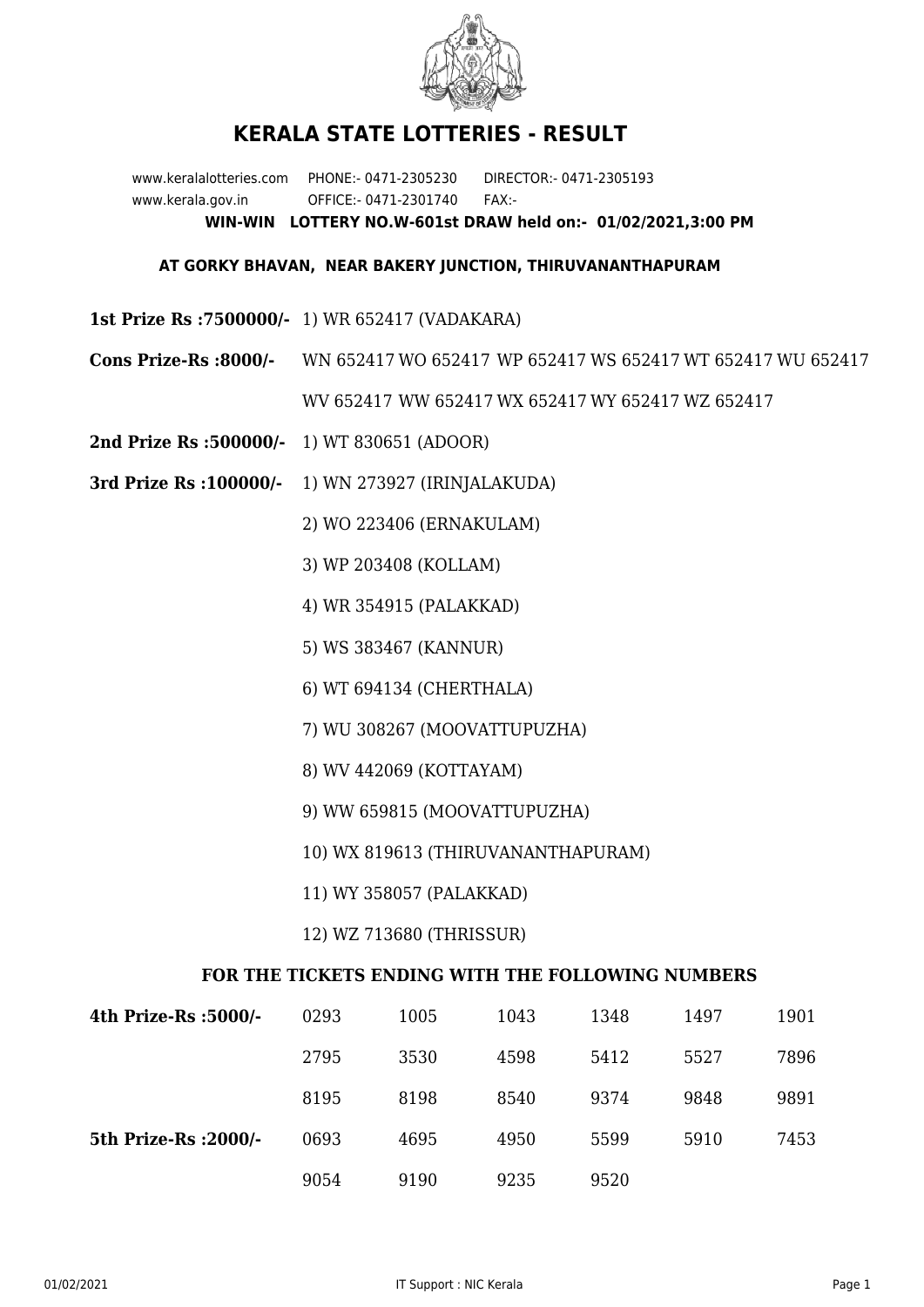| 6th Prize-Rs : 1000/- | 0407 | 1864 | 1909 | 5962 | 6777 | 6883 |
|-----------------------|------|------|------|------|------|------|
|                       | 7306 | 7985 | 8448 | 9175 | 9320 | 9548 |
| 7th Prize-Rs :500/-   | 0052 | 0139 | 0198 | 0302 | 0542 | 0575 |
|                       | 0812 | 0923 | 0934 | 0954 | 1007 | 1065 |
|                       | 1581 | 1745 | 1817 | 1871 | 1980 | 2126 |
|                       | 2280 | 2563 | 2754 | 2947 | 2986 | 3352 |
|                       | 3364 | 3422 | 3577 | 3599 | 3683 | 3734 |
|                       | 3878 | 3932 | 4235 | 4327 | 4516 | 4948 |
|                       | 5005 | 5095 | 5174 | 5198 | 5207 | 5215 |
|                       | 5296 | 5403 | 5889 | 6181 | 6449 | 6457 |
|                       | 6686 | 6715 | 6738 | 7488 | 7546 | 7555 |
|                       | 7676 | 7697 | 7726 | 7814 | 7829 | 7852 |
|                       | 7970 | 8137 | 8205 | 8327 | 8333 | 8412 |
|                       | 8431 | 8734 | 8792 | 8859 | 8954 | 9021 |
|                       | 9130 | 9226 | 9302 | 9542 | 9623 | 9928 |
| 8th Prize-Rs : 100/-  | 0073 | 0096 | 0438 | 0440 | 0644 | 0676 |
|                       | 0732 | 0779 | 0898 | 0925 | 0968 | 0978 |
|                       | 1006 | 1045 | 1180 | 1184 | 1297 | 1396 |
|                       | 1435 | 1454 | 1493 | 1564 | 1831 | 1865 |
|                       | 1907 | 1925 | 1965 | 2026 | 2084 | 2324 |
|                       | 2460 | 2511 | 2561 | 2609 | 2821 | 2908 |
|                       | 3004 | 3016 | 3109 | 3134 | 3156 | 3223 |
|                       | 3333 | 3418 | 3424 | 3551 | 3745 | 4306 |
|                       | 4317 | 4345 | 4365 | 4369 | 4430 | 4449 |
|                       | 4601 | 4620 | 4772 | 4996 | 5045 | 5094 |
|                       | 5186 | 5225 | 5335 | 5379 | 5386 | 5417 |
|                       | 5518 | 5833 | 5909 | 6028 | 6093 | 6098 |
|                       | 6261 | 6308 | 6391 | 6398 | 6410 | 6444 |
|                       | 6675 | 6748 | 6754 | 6862 | 7077 | 7168 |